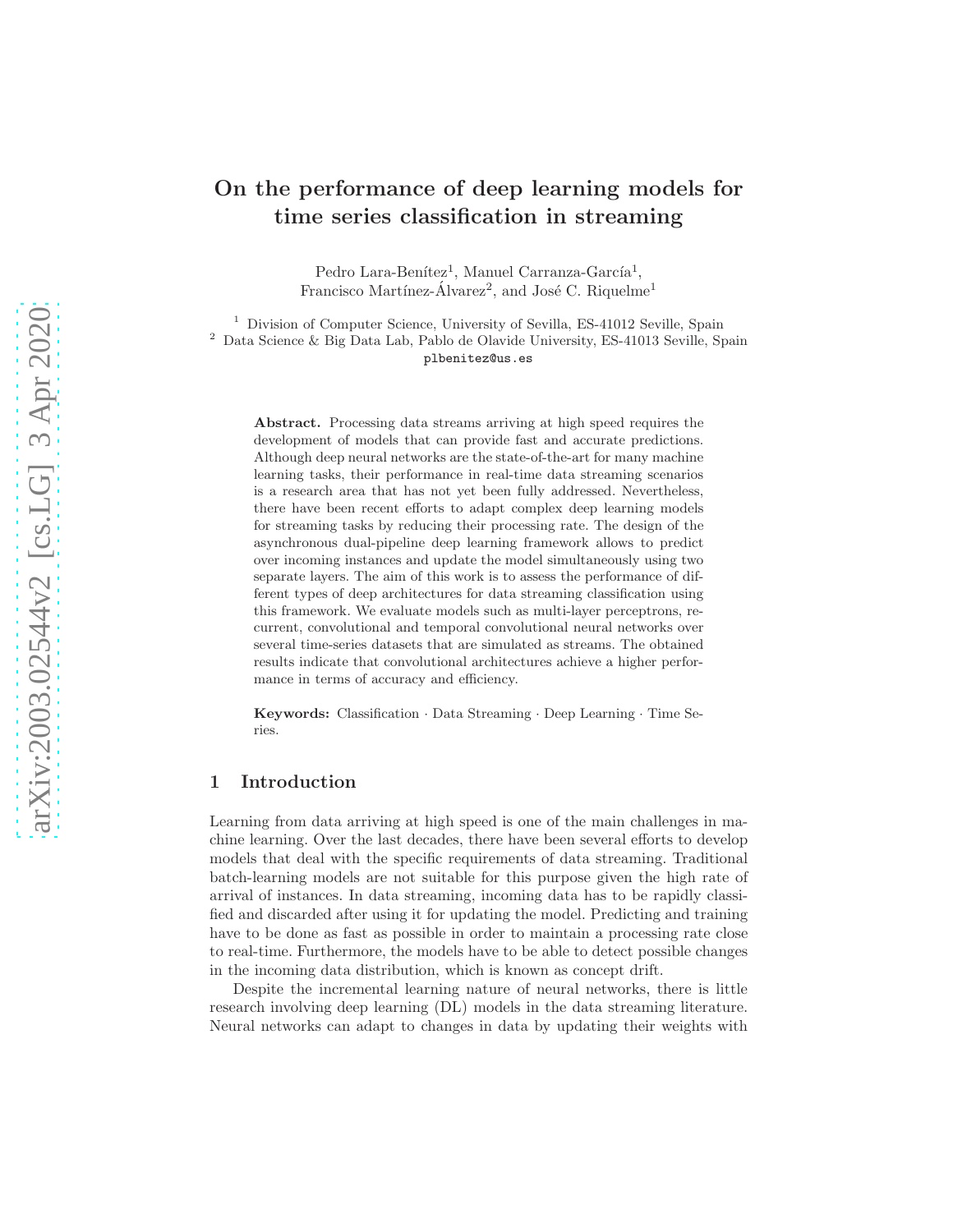incoming instances. However, the high training time of deep networks presents challenges to adapt them to a streaming scenario. Very recently, our research group developed a deep learning framework for data streaming classification that uses an asynchronous dual-pipeline architecture (ADLStream) [\[14\]](#page-9-0). In this framework, training and classification can be done simultaneously in two different processes. This separation allows to use DL networks for data arriving at high speed while maintaining a high predictive performance.

The aim of this study is to evaluate how different DL architectures perform on the data streaming classification task using the ADLStream framework. Despite the promising results presented in [\[14\]](#page-9-0), the experiments only considered convolutional neural networks, hence the suitability and efficiency of other types of deep networks is an area that has yet to be studied. In this work, we focus the experimental study on time-series data obtained from the UCR repository that have been simulated as streams. For this reason, we have designed DL models that are suitable for data having an inner temporal structure. The basic Multi-Layer Perceptron (MLP) is set as the baseline model and compared with other three architectures: Long-Short Term Memory network (LSTM), Convolutional Neural Network (CNN), and Temporal Convolutional Network (TCN). These models are evaluated in terms of accuracy and computational efficiency.

The rest of the paper is organised as follows: Section 2 presents a review on related work; Section 3 describes the materials used and the methodology; in Section 4 the experimental results obtained are reported; Section 5 presents the conclusions and future work.

# 2 Related work

Over the last decades, there have been several efforts to develop models that deal with the specific requirements of data streaming. Traditional batch-learning models are not suitable for this purpose given the high rate of arrival of instances. In data streaming, incoming data has to be rapidly classified and then discarded after using it for updating the learning model. Predicting and training have to be done as fast as possible in order to maintain a processing rate close to realtime. Furthermore, the models have to be able to detect possible changes in the incoming data distribution, which is known as concept drift[\[1\]](#page-8-0).

One of the most popular approaches has been to develop incremental or online algorithms based on decision trees, for instance, the Hoeffding Adaptive Trees (HAT) [\[3\]](#page-8-1). These models build trees incrementally based on the Hoeffding principle, that splits a node only when there is statistical significance between the current best attribute and the others. Later, ensemble techniques have been successfully applied to data stream classification, enhancing the predictive performance of single classifiers. ADWIN bagging used adaptive windows to control the adaptation of ensemble members to the evolution of the stream [\[3\]](#page-8-1). More recently, researchers have focused on building ensemble models that can deal effectively with concept drifts. The Adaptive Random Forest (ARF) algorithm proposes better resampling methods for updating classifiers over drifting data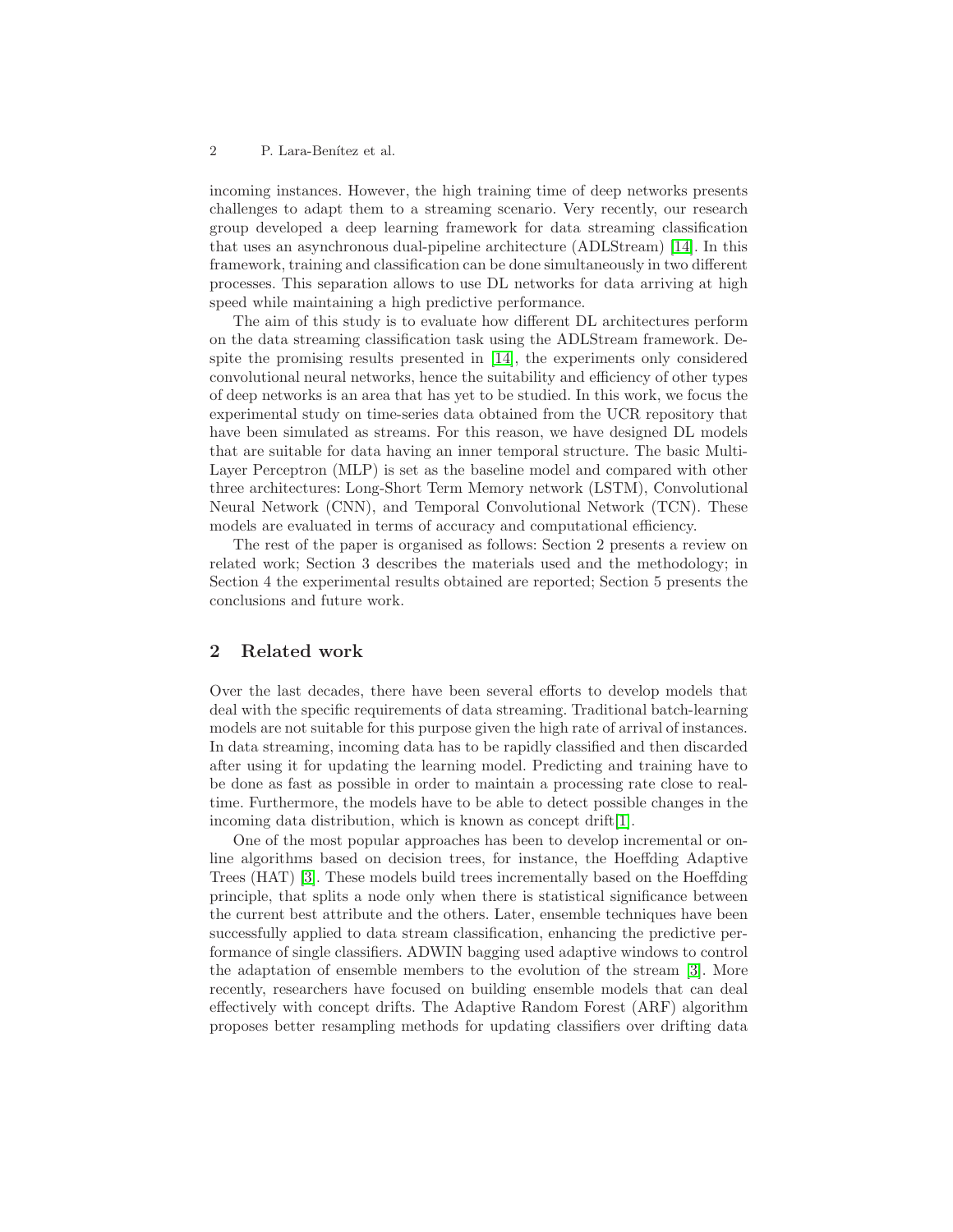streams [\[11\]](#page-9-1). In [\[5\]](#page-9-2), the authors proposed the Kappa Updated Ensemble (KUE) that uses weighted voting from a pool of classifiers with possible abstentions.

Despite the incremental learning nature of neural networks, there is little research involving DL models in the data streaming literature. Neural networks can adapt to changes in data by updating their weights with incoming instances. However, the high training time of deep networks presents challenges to adapt them to a streaming scenario in real-time. There have been proposals using simple networks such as the Multi-Layer Perceptron [\[10,](#page-9-3)[16\]](#page-9-4). A deep learning framework for data streaming that uses a dual-pipeline architecture was developed in [\[14\]](#page-9-0). A more detailed description of the framework, which was the first using complex DL networks for data streaming, is provided in the next section.

# 3 Materials and methods

#### 3.1 ADLStream framework

In this study, we use the asynchronous dual-pipeline deep learning framework (ADLStream) for data streaming presented in [\[14\]](#page-9-0). As can be seen in Figure [1,](#page-2-0) the proposed system has two separated layers for training and predicting. This improves the processing rate of incoming data since instances are classified as soon as they arrive using a recently trained model. In the other layer, the weights of the network are constantly being updated in order to adjust to the evolution of the stream. This framework allows to use complex DL model, such as recurrent or convolutional, that would not be possible to use in a data streaming scenario if they are trained sequentially. The source code of ADLStream framework can be found at [\[13\]](#page-9-5).



<span id="page-2-0"></span>Fig. 1. Asynchronous dual-pipeline deep learning framework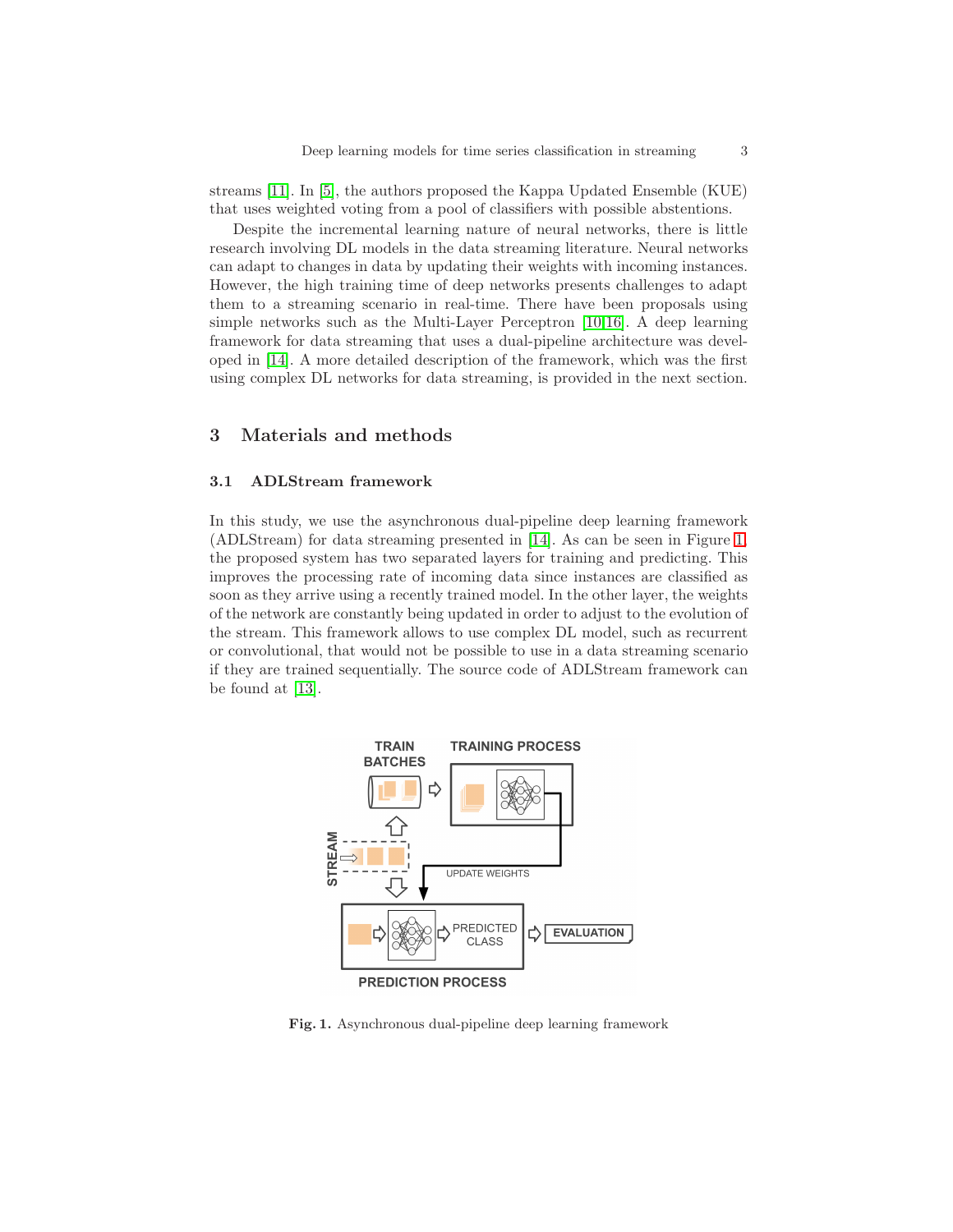# 3.2 Datasets

For the experimental study, 29 one-dimensional time series datasets from the UCR repository have been simulated as streams [\[6\]](#page-9-6). The selected datasets have different characteristics and are categorized into six different domains. Table [1](#page-3-0) presents a detailed description of the number of instances, length of the time series instances, and the number of classes of each dataset.

| #              | Dataset                       | <b>Instances Length Classes</b> |      |                | Type             |
|----------------|-------------------------------|---------------------------------|------|----------------|------------------|
| $\overline{1}$ | TwoPatterns                   | 5000                            | 128  | $\overline{4}$ | <b>SIMULATED</b> |
| $\overline{2}$ | CinCECGtorso                  | 1420                            | 1639 | 4              | ECG              |
| 3              | TwoLeaderCG                   | 1162                            | 82   | $\overline{2}$ | ECG              |
| 4              | Wafer                         | 7164                            | 152  | $\overline{2}$ | <b>SENSOR</b>    |
| 5              | Pendigits                     | 10992                           | 16   | 10             | <b>MOTION</b>    |
| 6              | FacesUCR                      | 2250                            | 131  | 14             | <b>IMAGE</b>     |
| $\overline{7}$ | Mallat                        | 2400                            | 1024 | 8              | <b>SIMULATED</b> |
| 8              | FaceAll                       | 2250                            | 131  | 14             | <b>IMAGE</b>     |
| 9              | Symbols                       | 1020                            | 398  | 6              | <b>IMAGE</b>     |
| 10             | <b>ItalyPowerDemand</b>       | 1096                            | 24   | $\overline{2}$ | <b>SENSOR</b>    |
| 11             | ECG5000                       | 5000                            | 140  | 5              | ECG              |
| 12             | MoteStrain                    | 1272                            | 84   | $\overline{2}$ | <b>SENSOR</b>    |
|                | 13 NonInvasiveFetalECGThorax1 | 3765                            | 750  | 42             | ECG              |
|                | 14 NonInvasiveFetalECGThorax2 | 3765                            | 750  | 42             | ECG              |
| 15             | SwedishLeaf                   | 1125                            | 128  | 15             | <b>IMAGE</b>     |
| 16             | FordA                         | 4921                            | 500  | $\overline{2}$ | <b>SENSOR</b>    |
| 17             | Yoga                          | 3300                            | 426  | $\overline{2}$ | IMAGE            |
| 18             | UWaveGestureLibraryX          | 4478                            | 315  | 8              | <b>MOTION</b>    |
| 19             | FordB                         | 4446                            | 500  | $\overline{2}$ | <b>SENSOR</b>    |
| 20             | ElectricDevices               | 16637                           | 96   | $\overline{7}$ | <b>DEVICE</b>    |
| 21             | UWaveGestureLibraryY          | 4478                            | 315  | 8              | <b>MOTION</b>    |
| 22             | UWaveGestureLibraryZ          | 4478                            | 315  | 8              | <b>MOTION</b>    |
| 23             | HandOutlines                  | 1370                            | 2709 | $\overline{2}$ | IMAGE            |
| 24             | InsectWingbeatSound           | 2200                            | 256  | 11             | <b>SENSOR</b>    |
| 25             | ShapesAll                     | 1200                            | 512  | 60             | <b>IMAGE</b>     |
| 26             | MedicalImages                 | 1141                            | 99   | 10             | <b>IMAGE</b>     |
| 27             | PhalangesOutlinesCorrect      | 2658                            | 80   | $\overline{2}$ | <b>IMAGE</b>     |
| 28             | ChlorineConcentration         | 4307                            | 166  | 3              | <b>SIMULATED</b> |
| 29             | Phoneme                       | 2110                            | 1024 | 39             | <b>SENSOR</b>    |

<span id="page-3-0"></span>Table 1. Datasets used for the study.

## 3.3 Experimental study

In this section, we present the design of the different types of DL models selected for the experimental study. Furthermore, we also describe the details of the evaluation method used for the data streaming classification task.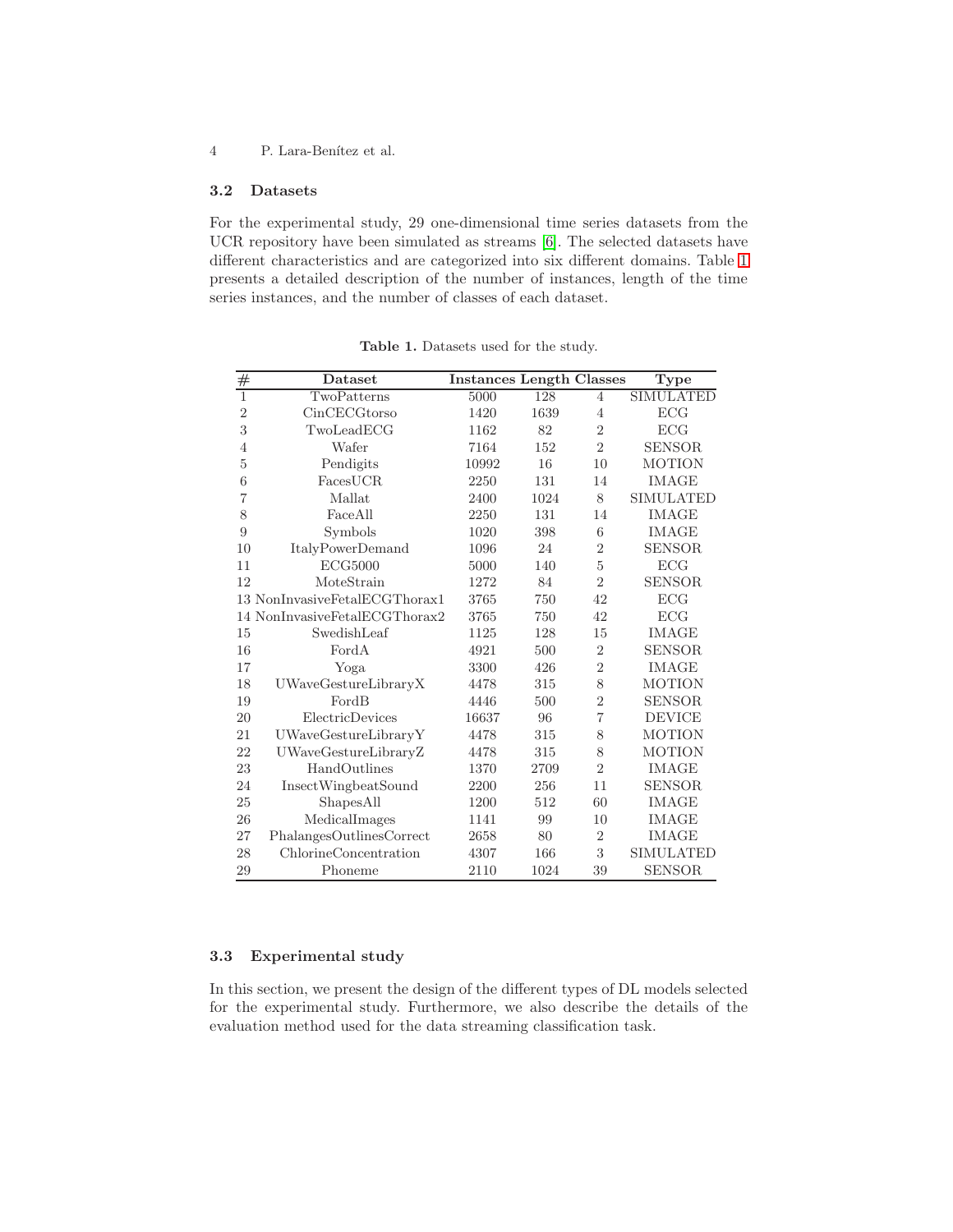#### 3.3.1 Deep learning models

Our aim in this study is to evaluate the performance of different DL architectures within the ADLStream framework. Four different families of architectures are considered in the experiments: the Multi-layer Perceptron (MLP) which will serve as the baseline, recurrent networks using Long Short-Term Memory cells (LSTM), Convolutional Neural Networks (CNN), and Temporal Convolutional Networks (TCN). While the MLPs is unable to model the time relationships within the input data, the last three architectures are particularly indicated for dealing with data that has a temporal or spatial grid-like structure, such as the selected datasets. LSTM networks are one of the most popular types of recurrent neural networks. They connect each time step with the previous ones in order to model the long temporal dependencies of the data without forgetting the short-term patterns using special gates [\[9\]](#page-9-7). On the other hand, CNNs are networks based on the convolution operation, which creates features maps using sliding filters. They are also suitable for one-dimensional time series data since they are able to automatically capture repeated patterns at different scales [\[12\]](#page-9-8). Moreover, they have far less trainable parameters than recurrent

 $\overline{\text{MLP}}$ Layer Type Neurons  $0$  Input 1 Dense 32 2 Dense 64 3 Dense 128 4 Softmax c Params  $f \times 32 + 10240 + c \times 128$ 

<span id="page-4-0"></span>Table 2. Multi-Layer Perceptron architecture tecture.  $k$  indicates the kernel size

<span id="page-4-2"></span>

| <b>CNN</b>     |                                          |                       |  |  |
|----------------|------------------------------------------|-----------------------|--|--|
| Layer          | Type                                     | <b>Neurons</b>        |  |  |
| $\mathcal{O}$  | Input                                    |                       |  |  |
| 1              | Conv. $(k=7)$                            | $f \times 64$ maps    |  |  |
| $\overline{2}$ | Max-Pool $(k=2)$                         | $f/2 \times 64$ maps  |  |  |
| 3              | Conv. $(k=5)$                            | $f/2 \times 128$ maps |  |  |
| 4              | Max-Pool $(k = 2)$ $f/4 \times 128$ maps |                       |  |  |
| 5              | Dense                                    | 64                    |  |  |
| 6              | Dense                                    | 32                    |  |  |
|                | Softmax                                  | C                     |  |  |
| Params         | $\times 2048 + 43648 + c \times 32$      |                       |  |  |

Table 3. Convolutional Neural Network archi-

Table 4. Long Short-Term Memory Network architecture

| <b>LSTM</b>    |             |                                               |  |  |
|----------------|-------------|-----------------------------------------------|--|--|
| Layer          | Type        | <b>Neurons</b>                                |  |  |
| 0              | Input       |                                               |  |  |
| 1              | <b>LSTM</b> | $f \times 64$ units                           |  |  |
| $\overline{2}$ | <b>LSTM</b> | $f \times 128$ units                          |  |  |
| 3              | Dense       | 64                                            |  |  |
| $\overline{4}$ | Dense       | 32                                            |  |  |
| 5              | Softmax     | $\overline{c}$                                |  |  |
|                |             | Params $f \times 8192 + 117760 + c \times 32$ |  |  |

<span id="page-4-1"></span>Table 5. Temporal Convolutional Network architecture.  $k$  indicates the kernel size

| <b>TCN</b>                                    |                                |                |  |  |  |
|-----------------------------------------------|--------------------------------|----------------|--|--|--|
| Laver                                         | Type                           | <b>Neurons</b> |  |  |  |
|                                               | Input                          |                |  |  |  |
| 1                                             | TCN $(k=5)$ $f \times 64$ maps |                |  |  |  |
| $\mathcal{D}$                                 | Dense                          | 64             |  |  |  |
| 3                                             | Dense                          | 32             |  |  |  |
|                                               | Softmax                        | C              |  |  |  |
| Params $f \times 4096 + 372096 + c \times 32$ |                                |                |  |  |  |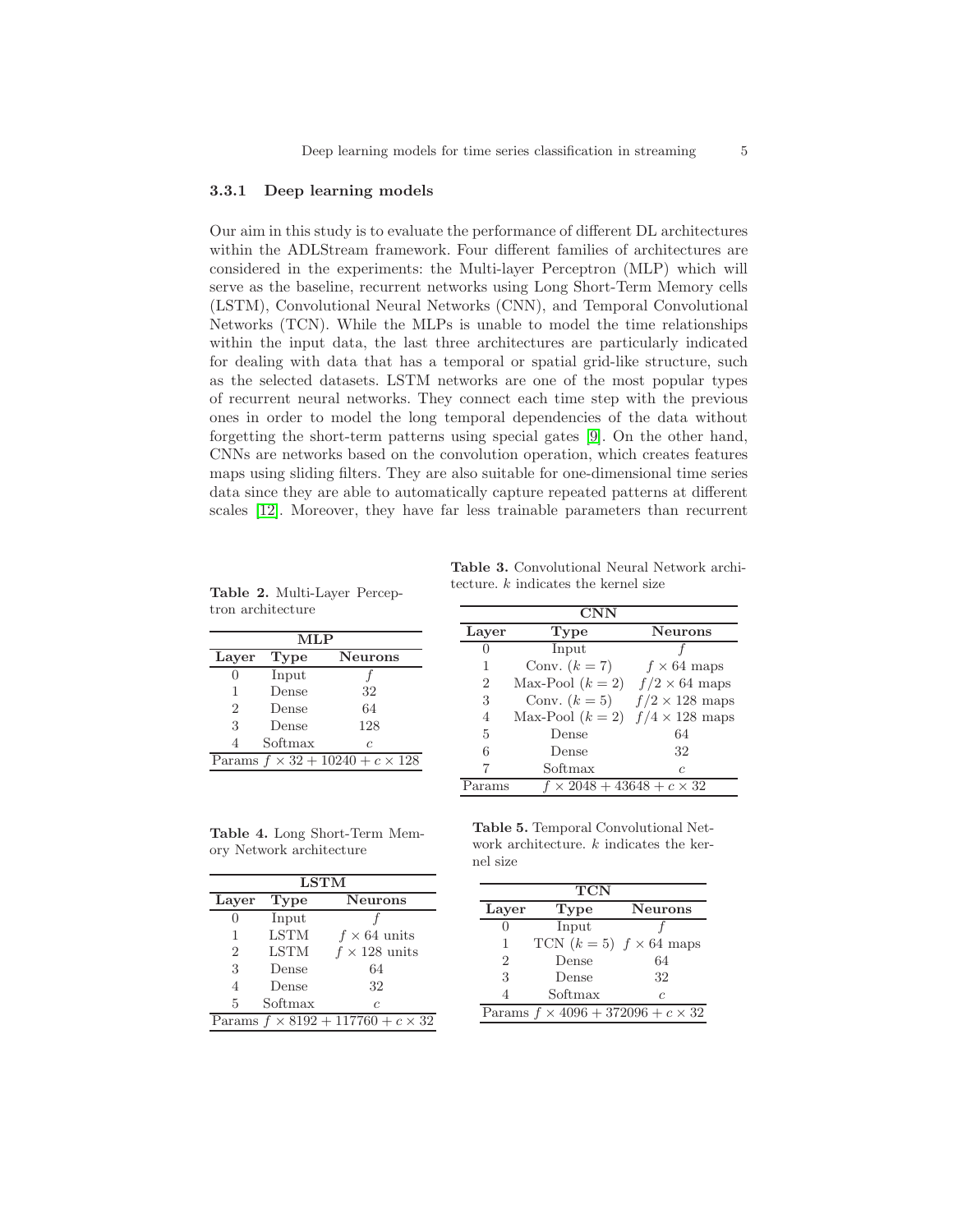networks due to their weight sharing scheme [\[4\]](#page-8-2). More recently, TCNs have emerged as a specialised architecture that can capture long-term dependencies more effectively by using dilated causal convolutions. With this operation, the receptive field of neurons is increased without the need for pooling operations, hence there is no loss of resolution [\[15\]](#page-9-9). Tables [2-](#page-4-0)[5](#page-4-1) provide a detailed description of the layers composing the four DL models considered. In these tables, the values of f and c are the number of features of the instances and the number of classes respectively. The baseline MLP model (Table [2\)](#page-4-0) is composed of three dense layers with an increasing number of neurons. As can be seen, the other three models have a similar architecture since the convolutional or recurrent layers have the same number of maps or units and are followed by fully-connected layers with the same number of neurons. In the CNN (Table [3\)](#page-4-2), two convolutional blocks with decreasing kernel size and max-pooling of stride 2 are applied before the dense layers. In the LSTM and TCN layers, the complete sequences are returned and connected to the next layers in order to use the information of all patterns extracted at different scales. In the TCN (Table [5\)](#page-4-1), only one stack of residual blocks is used, and the dilated convolution is used with kernel  $(k = 5)$  and dilations  $(d = \{1, 2, 4, 8, 16, 32, 64\})$ . Another important element to consider is the use of a dropout with rate 0.2 on all dense layers in all models, with the aim of reducing over-fitting issues. The number of trainable parameters illustrates the computational cost of each model. The TCN has the highest number, which can be 37 times greater than the MLP model.

### 3.3.2 Evaluation

For evaluating the results we use the prequential method with decaying factors, that incrementally updates the accuracy by testing the model with unseen examples [\[8\]](#page-9-10). The decaying factors are used as a forgetting mechanism to give more importance to recent instances for estimating the error, given the evolving nature of the stream. In our study, we use a decaying factor of  $\alpha = 0.99$ . The process of calculating the prequential accuracy can be formulated as follows, where  $L$  is the loss function and  $\sigma$  and  $\gamma$  are the real and expected output respectively.

$$
P_{\alpha}(i) = \frac{\sum_{k=1}^{i} \alpha^{i-k} L(y_k, o_k)}{\sum_{k=1}^{i} \alpha^{i-k}} = L(y_i, o_i) + \frac{1}{\alpha} P_{\alpha}(i-1)
$$
(1)

The metric selected is the Kappa statistic, that is more suitable than standard accuracy in data streaming due to the frequent changes in the class distribution of incoming instances [\[2\]](#page-8-3). The Kappa value can be computed as shown in the following equation, where  $p_0$  is the prequential accuracy and  $p_c$  is the hypothetical probability of chance agreement.

$$
k = \frac{p_0 - p_c}{1 - p_c} \tag{2}
$$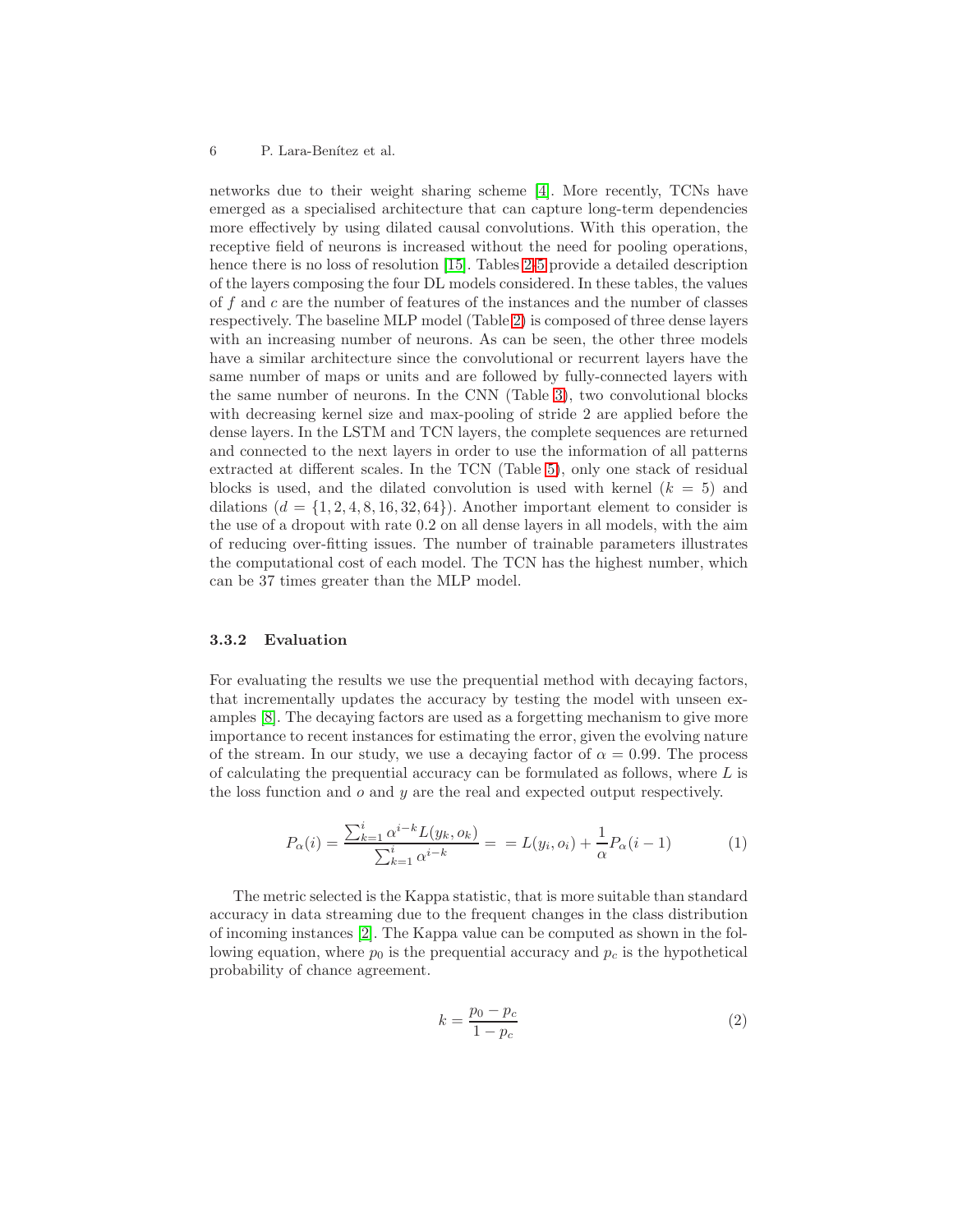# 4 Experimental results

This section presents the Kappa accuracy results and the statistical analysis. The experiments have been carried out with an Intel Core i7-770K and two NVIDIA GeForce GTX 1080 8GB GPU. The Apache Kafka server is used to reproduce the streaming scenario since it is the most efficient tool available [\[7\]](#page-9-11).

#### 4.1 Prequential Kappa

Table [6](#page-7-0) presents the prequential kappa accuracy results obtained with the different models for each dataset. As can be seen, the CNN achieves the best performance for almost all the datasets considered, obtaining the highest average kappa accuracy value. The second model on average is the TCN, but closely followed by the LSTM that shows a similar performance. In general, the results prove that the ADLStream framework is able to achieve reliable results regardless of the deep learning architecture chosen.

#### 4.2 Computation time analysis

In a data streaming environment, it is fundamental to analyse the efficiency of the architectures considered. The average processing rate of each model (average time to process each incoming instance) is provided at the end of Table [6.](#page-7-0) Logically, the MLP is the fastest model given its simple architecture. The second fastest model is the CNN, which has a significantly smaller number of parameters than the other two DL architectures. Thanks to the properties of parameter sharing, the CNN is able to process instances three times faster than the LSTM. The TCN is a more complex model with more convolutions which results in a processing rate of almost 8 times slower than the CNN.

#### 4.3 Statistical analysis

The ranking of the accuracy of the models obtained with the Friedman test is presented in Table [7.](#page-7-1) The CNN model leads the ranking, with a high difference in score with respect to the rest of the models. The TCN and LSTM obtain a similar score, while the MLP offers the worst performance. The null hypothesis is rejected since the p-value obtained  $( $0.001$ )$  is below the significance level  $(\alpha = 0.05)$ .

In Bergmann-Hommel's post-hoc analysis, we perform pair-wise comparisons between all models. Table [8](#page-7-2) reports the p-values and conclusions obtained. As can be seen, for the CNN all null hypothesis can be rejected since the p-values are always below the significance level. Therefore, it can be concluded that there is a statistical significance in the differences between the performance of the CNN and the other architectures considered. Nevertheless, there are no significant differences between the accuracy of LSTM and the TCN.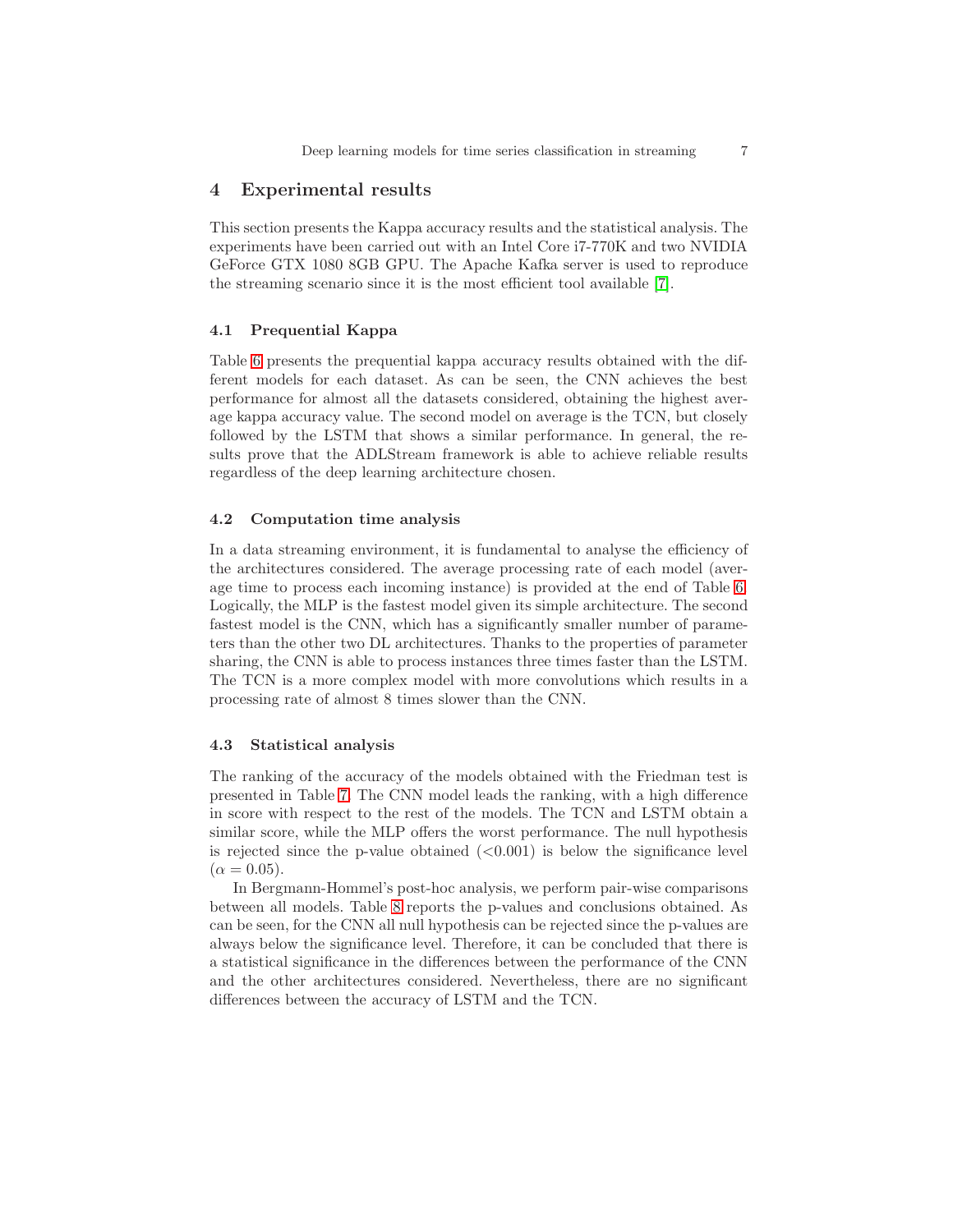| #                | Dataset                                                            |          |       | MLP LSTM CNN TCN |
|------------------|--------------------------------------------------------------------|----------|-------|------------------|
| $\overline{1}$   | TwoPatterns                                                        | 0.818    | 0.999 | 1.000<br>0.999   |
| $\overline{2}$   | CinCECGtorso                                                       | 0.348    | 0.990 | 0.994<br>0.933   |
| 3                | TwoLeadECG                                                         | 0.947    | 0.941 | 0.991 0.987      |
| $\overline{4}$   | Wafer                                                              | 0.581    | 0.995 | 0.996 0.710      |
| $\overline{5}$   | pendigits                                                          | 0.728    | 0.987 | 0.992 0.953      |
| $\boldsymbol{6}$ | $\operatorname{\textsc{Fac}}\nolimits\operatorname{\textsc{UCR}}$  | 0.834    | 0.952 | 0.974 0.952      |
| $\overline{7}$   | Mallat                                                             | 0.963    | 0.920 | 0.986 0.978      |
| 8                | FaceAll                                                            | 0.841    | 0.953 | 0.962 0.948      |
| 9                | Symbols                                                            | 0.877    | 0.900 | 0.949<br>0.914   |
| 10               | <b>ItalyPowerDemand</b>                                            | 0.942    | 0.921 | 0.935<br>0.934   |
| 11               | ECG5000                                                            | 0.881    | 0.891 | 0.888<br>0.890   |
| 12               | MoteStrain                                                         | 0.778    | 0.843 | 0.878 0.851      |
| 13               | NonInvasiveFetalECGThorax1                                         | 0.851    | 0.862 | 0.881 0.873      |
| 14               | NonInvasiveFetalECGThorax2                                         | 0.894    | 0.893 | 0.901 0.900      |
| 15               | SwedishLeaf                                                        | 0.679    | 0.775 | 0.874 0.844      |
| 16               | FordA                                                              | $-0.021$ | 0.691 | 0.644<br>0.632   |
| 17               | Yoga                                                               | 0.213    | 0.659 | 0.737 0.689      |
| 18               | UWaveGestureLibraryX                                               | 0.560    | 0.748 | 0.761 0.732      |
| 19               | FordB                                                              | 0.009    | 0.654 | 0.626<br>0.219   |
| 20               | ElectricDevices                                                    | 0.353    | 0.803 | 0.801<br>0.755   |
| 21               | UWaveGestureLibraryY                                               | 0.506    | 0.641 | 0.648 0.608      |
| 22               | UWaveGestureLibraryZ                                               | 0.496    | 0.646 | $0.658$ $0.613$  |
| 23               | HandOutlines                                                       | 0.643    | 0.674 | $0.721$ $0.714$  |
| 24               | InsectWingbeatSound                                                | 0.605    | 0.602 | 0.613 0.598      |
| 25               | ShapesAll                                                          | 0.542    | 0.598 | $0.606$ $0.596$  |
| 26               | MedicalImages                                                      | 0.304    | 0.566 | 0.580 0.503      |
| 27               | PhalangesOutlinesCorrect                                           | 0.153    | 0.156 | 0.474 0.451      |
| 28               | ChlorineConcentration                                              | 0.242    | 0.157 | 0.900 0.891      |
| 29               | Phoneme                                                            | 0.032    | 0.117 | 0.182 0.138      |
|                  | Average kappa                                                      | 0.572    | 0.743 | 0.798 0.752      |
|                  | 7.347 47.34<br>Average time per instance<br>4.993<br>22.09<br>(ms) |          |       |                  |

<span id="page-7-0"></span>Table 6. Prequential kappa accuracy results

<span id="page-7-2"></span>Table 8. Bergmann-Hommel's analysis

<span id="page-7-1"></span>

| <b>Table 7.</b> Friedman Test Ranking |                       | PostHoc Analysis                        |                         |                |                      |
|---------------------------------------|-----------------------|-----------------------------------------|-------------------------|----------------|----------------------|
|                                       | Friedman Test Ranking | Comparison p<br>$MLP - CNN < 0.001$ 7.5 |                         |                | z Conclusion<br>$!=$ |
| <b>CNN</b><br><b>TCN</b>              | 1.200                 | $LSTM - CNN 0.001 4.1$                  |                         |                | $!=$                 |
| <b>LSTM</b>                           | 2.533<br>2.566        | $TCN - CNN < 0.001$                     |                         | $\overline{4}$ | $!=$                 |
| <b>MLP</b>                            | 3.700                 | MLP - TCN<br>MLP - LSTM                 | 0.0013.49<br>0.001 3.39 |                | $!=$<br>$!=$         |
|                                       |                       | LSTM - TCN                              | $0.920\ 0.09$           |                |                      |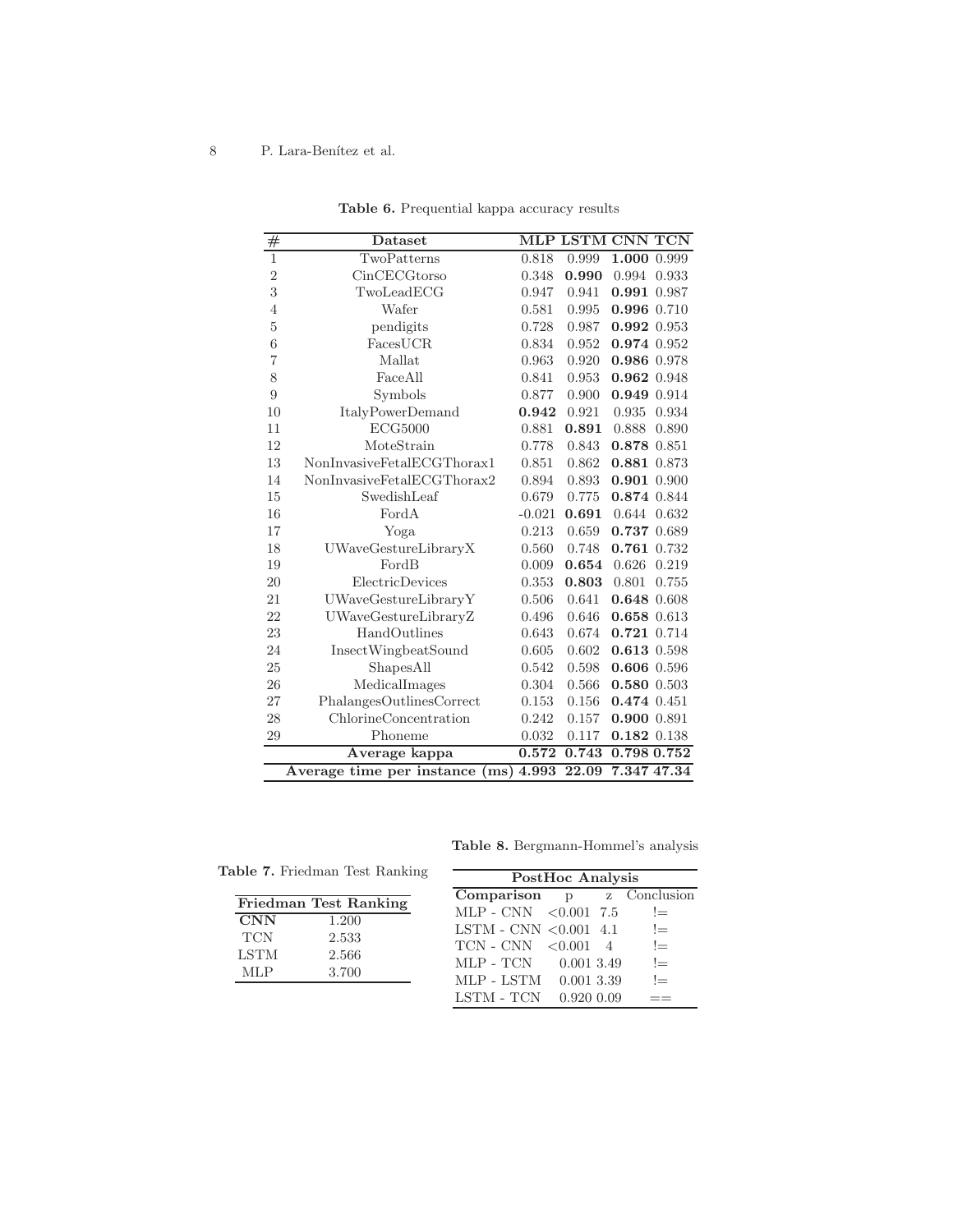## 5 Conclusions

In this paper, the performance of several deep learning architectures for data streaming classification is compared using the ADLStream framework. An extensive study over a large number of time-series dataset was conducted using multi-layer perceptron, recurrent, and convolutional neural networks.

The research carried out for this study provided evidence that convolutional neural networks are currently the most suitable model for time series classification in streaming. Convolutional neural networks obtained the best results in terms of accuracy, with a very high processing rate. These characteristics present convolutional networks as the best alternative for processing data arriving at high speed. The other deep models, such as Long Short-Term Memory or Temporal Convolutional networks were not able to achieve such performance and their processing rate was slower.

Future work should study the behaviour of different deep learning models over concept drifts and their capacity to adapt to changes in the data distribution. Furthermore, a parameter optimization process could provide more specific architectures for the models and improve the performance. Future studies should also consider other less known models such as Echo State Networks, Stochastic Temporal Convolutional Networks or Gated Recurrent Units Networks.

### Acknowledgements

This research has been funded by the Spanish Ministry of Economy and Competitiveness under the project TIN2017-88209-C2-2-R and by the Andalusian Regional Government under the projects: BIDASGRI: Big Data technologies for Smart Grids (US-1263341), Adaptive hybrid models to predict solar and wind renewable energy production (P18-RT-2778). We are grateful to NVIDIA for their GPU Grant Program that has provided us high quality GPU devices for carrying out the study.

#### <span id="page-8-0"></span>References

- 1. Anderson, R., Koh, Y., Dobbie, G., Bifet, A.: Recurring concept meta-learning for evolving data streams. Expert Systems with Applications 138 (2019). <https://doi.org/10.1016/j.eswa.2019.112832>
- <span id="page-8-3"></span>2. Bifet, A., de Francisci Morales, G., Read, J., Holmes, G., Pfahringer, B.: Efficient online evaluation of big data stream classifiers. In: Proceedings of the 21th ACM SIGKDD International Conference on Knowledge Discovery and Data Mining. pp. 59–68. KDD '15, ACM, New York, NY, USA (2015). <https://doi.org/10.1145/2783258.2783372>
- <span id="page-8-1"></span>3. Bifet, A., Gavald`a, R.: Adaptive learning from evolving data streams. In: Adams, N.M., Robardet, C., Siebes, A., Boulicaut, J.F. (eds.) Advances in Intelligent Data Analysis VIII. pp. 249–260. Springer Berlin Heidelberg, Berlin, Heidelberg (2009)
- <span id="page-8-2"></span>4. Borovykh, A., Bohte, S., Oosterlee, C.: Dilated convolutional neural networks for time series forecasting. Journal of Computational Finance  $22(4)$ , 73-101 (2019). <https://doi.org/10.21314/JCF.2018.358>